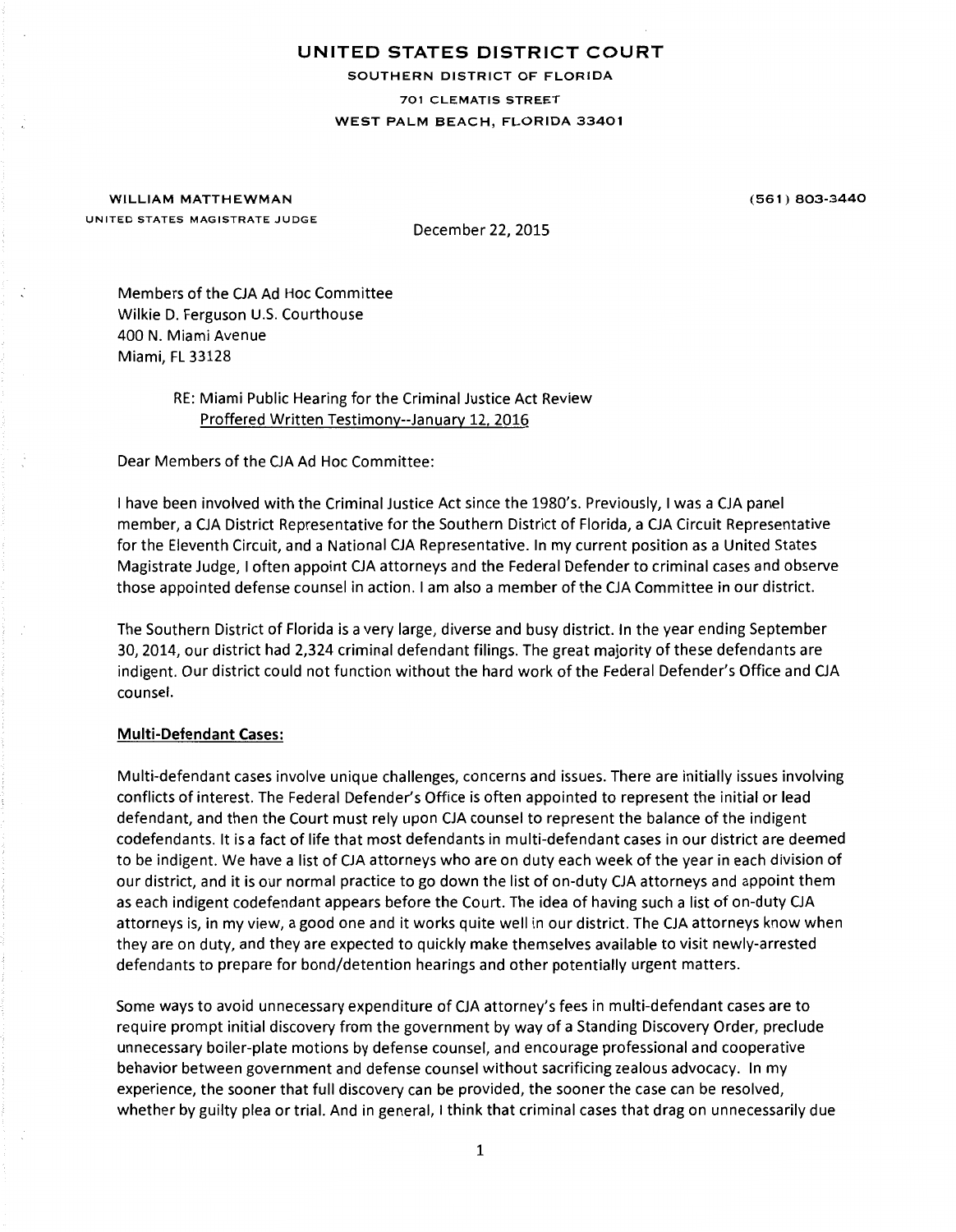to discovery problems or other reasons often result in larger CJA vouchers. Defense motion practice should also be coordinated to the extent possible so as to avoid the filing of duplicative motions by similarly-situated codefendants.

In multi-defendant cases, the use of defense experts, especially investigators, can also create certain issues. To the extent that there is no legal conflict or ethical prohibition, defendants may be able to share investigators to some degree to minimize costs. Further, codefendants may be able to share certain forensic experts such as computer experts, forensic pathologists and audio experts, thereby minimizing costs and expenses. Of course, such cost savings measures should only be utilized when they do not threaten zealous and effective representation.

## **E-Discovery:**

E-discovery represents a rapidly growing area. The United States Attorney's Office increasingly relies upon e-discovery in criminal cases, and the Department of Justice will be implementing a national policy mandating encryption on all "removable media" from U.S. Attorney's Office computers on January 15, 2016. Defense attorneys must receive training in the handling and review of e-discovery so as to facilitate effective review of such discovery by defense counsel and their clients. Further, in appropriate cases, e-discovery experts and/or forensic experts may be needed by defense counsel to fully investigate their clients' cases. As mentioned above, sharing of such experts among similarly-situated codefendants, to the extent legally and ethically permissible, can serve to provide both effective representation to a defendant and to minimize CJA costs.

An important issue in e-discovery is defendant access to that e-discovery. When defendants are on pretrial release, it is relatively easy for defense counsel to allow client access to e-discovery in the attorney's or investigator's office. However, when defendants are incarcerated pre-trial, certain difficulties may arise, such as a lack of client computer access in the jail or detention center, or the inability of defense counsel to view voluminous e-discovery with their clients. These issues need to be addressed on both a systemic basis by insuring that the defendants are permitted to view such ediscovery in the jail or detention center, and on an individual basis by insuring that CJA counsel are making such e-discovery available to incarcerated defendants.

### **Extra-Territorial Discovery:**

Although certainly not a routine occurrence, requests for extra-territorial discovery have arisen in our district. Such requests include leave to take depositions outside the United States under Fed.R.Crim.P. 15(c)(3), subpoenas pursuant to Fed.R.Crim.P. 17(e)(2) and 28 U.S.C. 1783, and letters rogatory pursuant to Fed.R.Civ.P. 28(b), Fed.R.Civ.P. 4(f)(2)(B), 28 U.S.C. 1651 and 28 U.S.C. 1781. These requests can involve great expense in CJA cases, including travel and lodging expenses, costs associated with the procedure, and attorney time expended on litigating the request, pursuing the discovery and attending the discovery procedure. When the case is a multi-defendant case, additional expense and logistical problems may arise due to requested participation by codefendants' counsel. In my view, the court needs to carefully scrutinize these requests to insure that they are legally justified, reasonably necessary to insure the fair trial and due process rights of the defendant, and designed to elicit admissible testimony or evidence. I think that judges should take an active role in the approval and management of extra-territorial discovery in order to minimize costs and expenses.